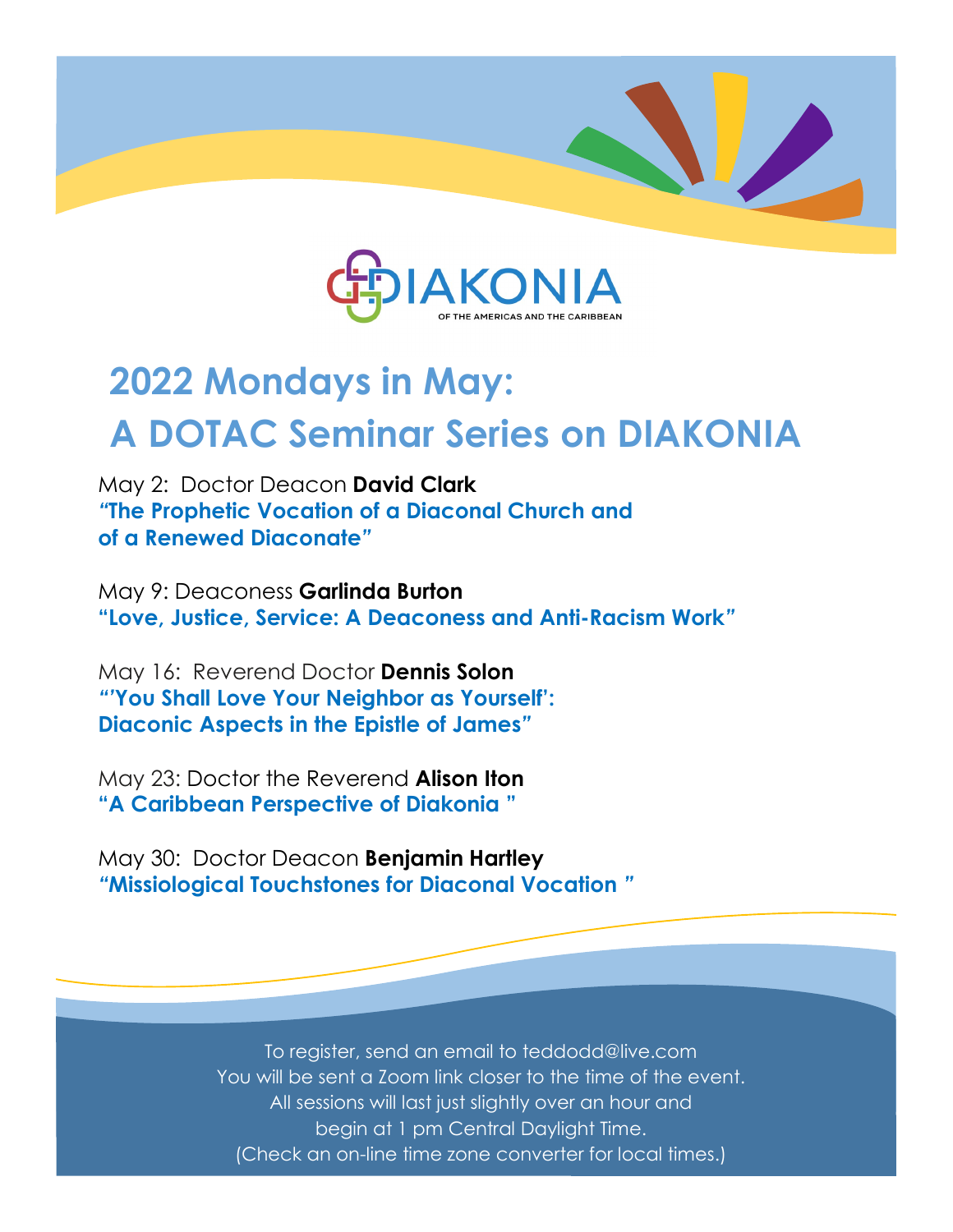# *"***The Prophetic Vocation of a Diaconal Church and of a Renewed Diaconate***"*



**May 2: David Clark** studied modern history and public and social administration at Oxford. His doctoral work, at Sheffield University, focused on his experience as a Methodist minister in a declining mining area. After work in inner-city London, he trained community and social workers at Westhill College, in Birmingham for some 30 years. In 2005 he became a member of the Methodist Diaconal Order, the first Methodist presbyter to become a Deacon. Since 2014 he has coordinated the Kingdom at Work Project seeking to relate the Christian faith more effectively to the world of work. For further details see David's blog at [https://](https://www.diaconalchurch.com/david-clark/) www.diaconalchurch.com/david-clark/

### **"Love, Justice, Service: A Deaconess and Anti-Racism Work***"*



**May 9: Garlinda Burton,** a United Methodist deaconess, is a resource developer and trainer for the General Commission on Religion and Race of her denomination. She has worked for the international agencies of the UMC for 40 years. She has led a literacy/enrichment program for under-served children of color, and as a head of a Commission on the status of women, as an editor of a national church magazine, and as a director of a church news service. Her first book**,**  *Never Say N\*gger Again,* an anti-racism study guide, was published in 1995. More information: https://www.gcorr.org/the-team/m-garlinda-burton

# *"'***You Shall Love Your Neighbor as Yourself': Diaconic Aspects in the Epistle of James** *"*



**May 16: Dennis Solon** Is an ordained minister of United Church of Christ in the Philippines and is presently interested in investigating the ethical and socio-political aspects of the New Testament texts and their relationship to the early Christian social practice. Since 2017, Dennis has been visiting professor for biblical studies at IDWM Institut für Diakoniewissenschaft und DiakonieManagement (Institute for Diaconal Studies and Diaconal Management) at the University of Bielefeld (Faculty of History, Philosophy, and Theology). Prior to this he was Assistant Professor of Biblical Studies at Silliman University, Philippines from 2007-2017.

To register, send an email to teddodd@live.com You will be sent a Zoom link closer to the time of the event. All sessions will last just slightly over an hour and begin at 1 pm Central Daylight Time. (Check an on-line time zone converter for local times.)